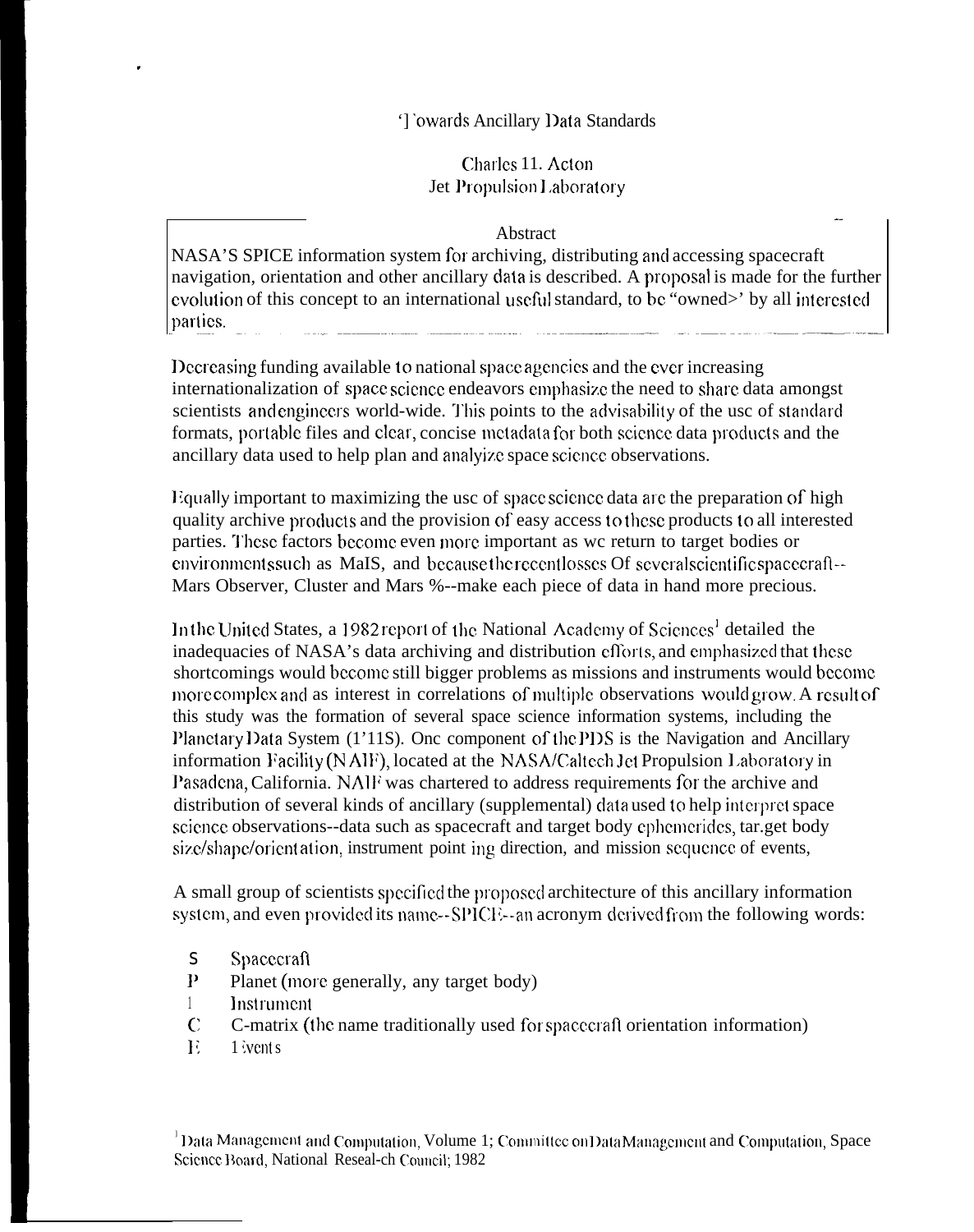The scientists proposed that ancillary data, separated more-or-less according to this scheme, be assembled, archived and made available to the community. The guiding principle was that scientists should have access to rather "low level" (not highly derived) ancillary data--oflcn called "kernels", accompanied by the soflware tools and mctadata (provenance information) needed 10 easily and properly usc these kernels,

,

The NA11? Group has implemented such a SPICE system. Its principle components arc a basic suite of SPICE kernel files and software used to produce and utilize them, summarized in Table 1. important characteristics of SPICE arc portability of both the kernel data files and allied software, modularity, broad applicability and extensibility to handle new requirements,

The SPICE system has achieved broad acceptance within the U.S. planetary science community, ancl is also utilized in some non-planetary applications and by some foreign agencies and science groups. Despite this acceptance, customers have proposed numerous additions and improvements, many of which the NA11; Group hopes to implement (some arc being implcmcntcd now).

 $NA1$   $F$  proposes that specialists from all interested countries consider if anti how the international space sciences community might further evolve or transform this system to reasonably satisfy multidiscipline and multinational requirements.

This research was carried out by the Jet l'repulsion Laboratory, California Institute of Technology, under contract with the National Aeronautics and Space Administration.